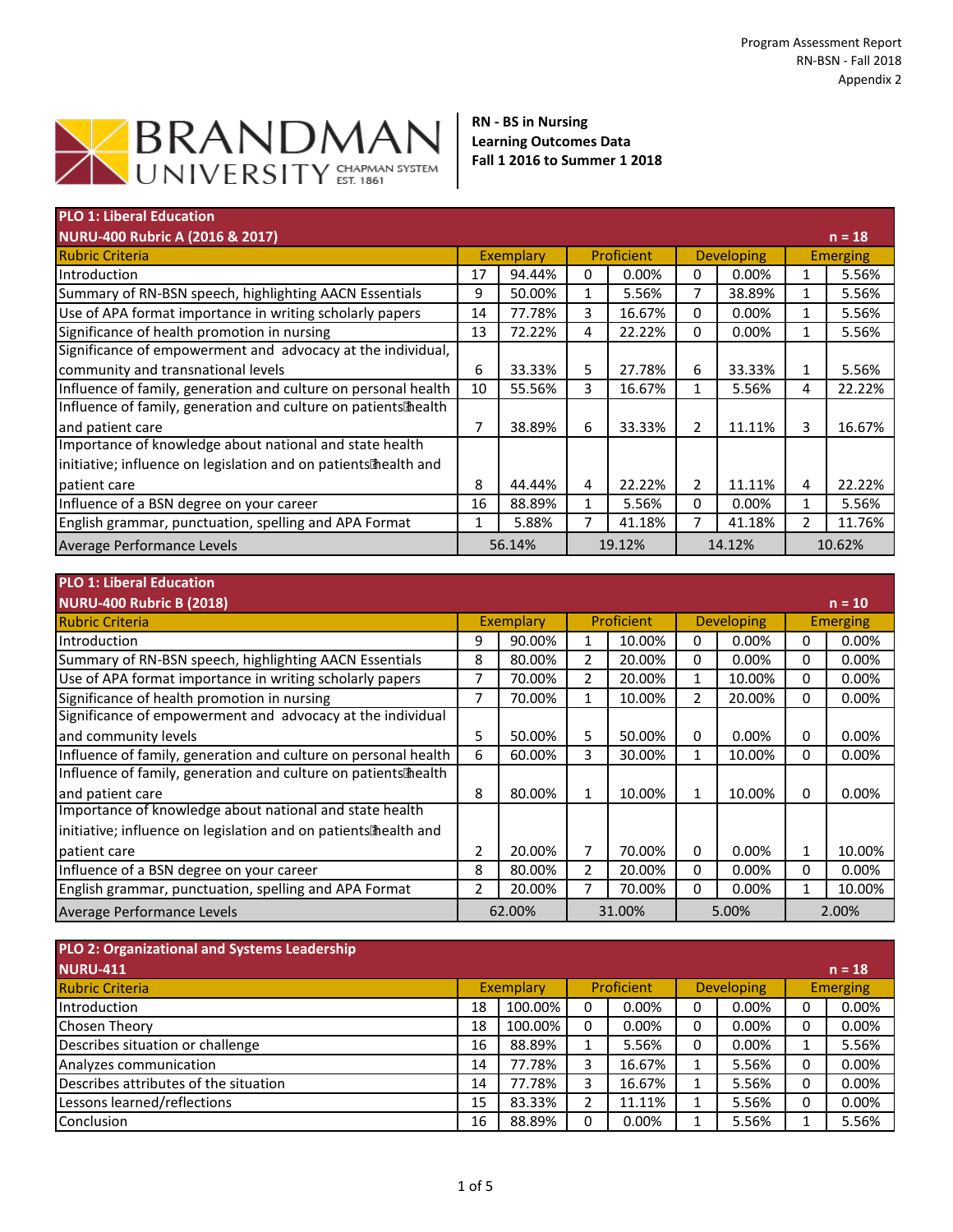| Style and<br>APA                  | -- | 51.11% | - | 38.89% | 0.00% | 0.00% |
|-----------------------------------|----|--------|---|--------|-------|-------|
| Average<br>: Performance Levels . |    | 84.72% |   | 11.11% | 2.78% | 1.39% |

| <b>PLO 3: Scholarship</b>                            |    |                  |    |            |                |                   |   |                 |
|------------------------------------------------------|----|------------------|----|------------|----------------|-------------------|---|-----------------|
| <b>ILO 2: Innovation and Creativity</b>              |    |                  |    |            |                |                   |   |                 |
| <b>NURU-405</b>                                      |    |                  |    |            |                |                   |   | $n = 21$        |
| <b>Rubric Criteria</b>                               |    | <b>Exemplary</b> |    | Proficient |                | <b>Developing</b> |   | <b>Emerging</b> |
| Introduction 20/300                                  | 15 | 71.43%           |    | 4.76%      | 5              | 23.81%            | 0 | 0.00%           |
| Analysis [of approaches] 40/300                      | 10 | 47.62%           | 9  | 42.86%     |                | 9.52%             | 0 | $0.00\%$        |
| PICO(t) & systematic search (40/300)                 | 17 | 80.95%           | 2  | 9.52%      | $\mathfrak{p}$ | 9.52%             | 0 | 0.00%           |
| Article Summary & Critical Appraisal (40/300)        | 11 | 52.38%           | 6  | 28.57%     | 4              | 19.05%            | 0 | 0.00%           |
| Embracing Contradictions (28/300)                    | 9  | 42.86%           | 10 | 47.62%     | 2              | 9.52%             | 0 | $0.00\%$        |
| Innovative Thinking (80/300)                         | 4  | 19.05%           | 11 | 52.38%     | 6              | 28.57%            | 0 | $0.00\%$        |
| Conclusion (20/300)                                  | 12 | 57.14%           | 8  | 38.10%     |                | 4.76%             | 0 | $0.00\%$        |
| Grammar, Punctuation, Spelling & APA Format (32/300) | 4  | 19.05%           |    | 33.33%     | q              | 42.86%            |   | 4.76%           |
| Average Performance Levels                           |    | 48.81%           |    | 32.14%     |                | 18.45%            |   | 0.60%           |

| <b>PLO 4: Information and Patient Care Technology</b>          |           |        |            |        |                   |       |              |                 |
|----------------------------------------------------------------|-----------|--------|------------|--------|-------------------|-------|--------------|-----------------|
| <b>NURU-408</b>                                                |           |        |            |        |                   |       |              | $n = 17$        |
| <b>Rubric Criteria</b>                                         | Exemplary |        | Proficient |        | <b>Developing</b> |       |              | <b>Emerging</b> |
| Introduction includes purpose of the video memo (60/300))      | 16        | 94.12% |            | 5.88%  | O                 | 0.00% |              | $0.00\%$        |
| Identifies activities for all 5 course objectives. (60/300)    | 16        | 94.12% |            | 5.88%  | 0                 | 0.00% | $\Omega$     | 0.00%           |
| Identifies thinkings and feelings for all 5 course objectives. |           |        |            |        |                   |       |              |                 |
| (60/300)                                                       | 14        | 82.35% | 2          | 11.76% |                   | 5.88% | 0            | $0.00\%$        |
| Explains advantages, disadvantages and evaluation of the       |           |        |            |        |                   |       |              |                 |
| current use/s of information and/or technology and on their    |           |        |            |        |                   |       |              |                 |
| nursing practice and patient outcomes. (60/300)                | 14        | 82.35% | 2          | 11.76% |                   | 5.88% | $\Omega$     | $0.00\%$        |
| Well presented using good communication, proper English        |           |        |            |        |                   |       |              |                 |
| and completed within designated timeframe (5 to 7 min).        |           |        |            |        |                   |       |              |                 |
| (60/300)                                                       | 12        | 70.59% | 5          | 29.41% |                   | 0.00% | <sup>0</sup> | 0.00%           |
| Average Performance Levels                                     |           | 84.71% |            | 12.94% |                   | 2.35% |              | 0.00%           |

| PLO 5: Healthcare Policy, Finance, and Regulatory Environments |  |
|----------------------------------------------------------------|--|
|----------------------------------------------------------------|--|

| <b>ILO 3: Civic Engagement</b>                                  |    |           |    |            |   |                   |          |          |
|-----------------------------------------------------------------|----|-----------|----|------------|---|-------------------|----------|----------|
| <b>NURU-403</b>                                                 |    |           |    |            |   |                   |          | $n = 24$ |
| <b>Rubric Criteria</b>                                          |    | Exemplary |    | Proficient |   | <b>Developing</b> | Emerging |          |
| Introduction (32/300)                                           | 19 | 79.17%    | 4  | 16.67%     |   | 4.17%             | 0        | 0.00%    |
| Summary of chosen legislative topic and implication on policy,  |    |           |    |            |   |                   |          |          |
| access, equity, affordability, social justice and patient       |    |           |    |            |   |                   |          |          |
| outcomes as the basis of a fact sheet letter sent to legislator |    |           |    |            |   |                   |          |          |
| (100/300)                                                       | 12 | 50.00%    | 5  | 20.83%     | 4 | 16.67%            | 3        | 12.50%   |
| Analysis of Knowledge (32/300)                                  | 18 | 75.00%    | 4  | 16.67%     | 0 | $0.00\%$          | 2        | 8.33%    |
| Civic Identity (32/300)                                         | 19 | 79.17%    | 3  | 12.50%     |   | 4.17%             |          | 4.17%    |
| Civic Reflection (32/300)                                       | 19 | 79.17%    | 4  | 16.67%     | 0 | 0.00%             |          | 4.17%    |
| Conclusion (32/300)                                             | 15 | 62.50%    | 8  | 33.33%     |   | 4.17%             | $\Omega$ | 0.00%    |
| Grammar, spelling, punctuation, APA format and paper length     |    |           |    |            |   |                   |          |          |
| (5 pages maximum excluding title and References page)           |    |           |    |            |   |                   |          |          |
| (40/300)                                                        |    | 4.17%     | 12 | 50.00%     | 8 | 33.33%            | 3        | 12.50%   |
| Average Performance Levels                                      |    | 61.31%    |    | 23.81%     |   | 8.93%             |          | 5.95%    |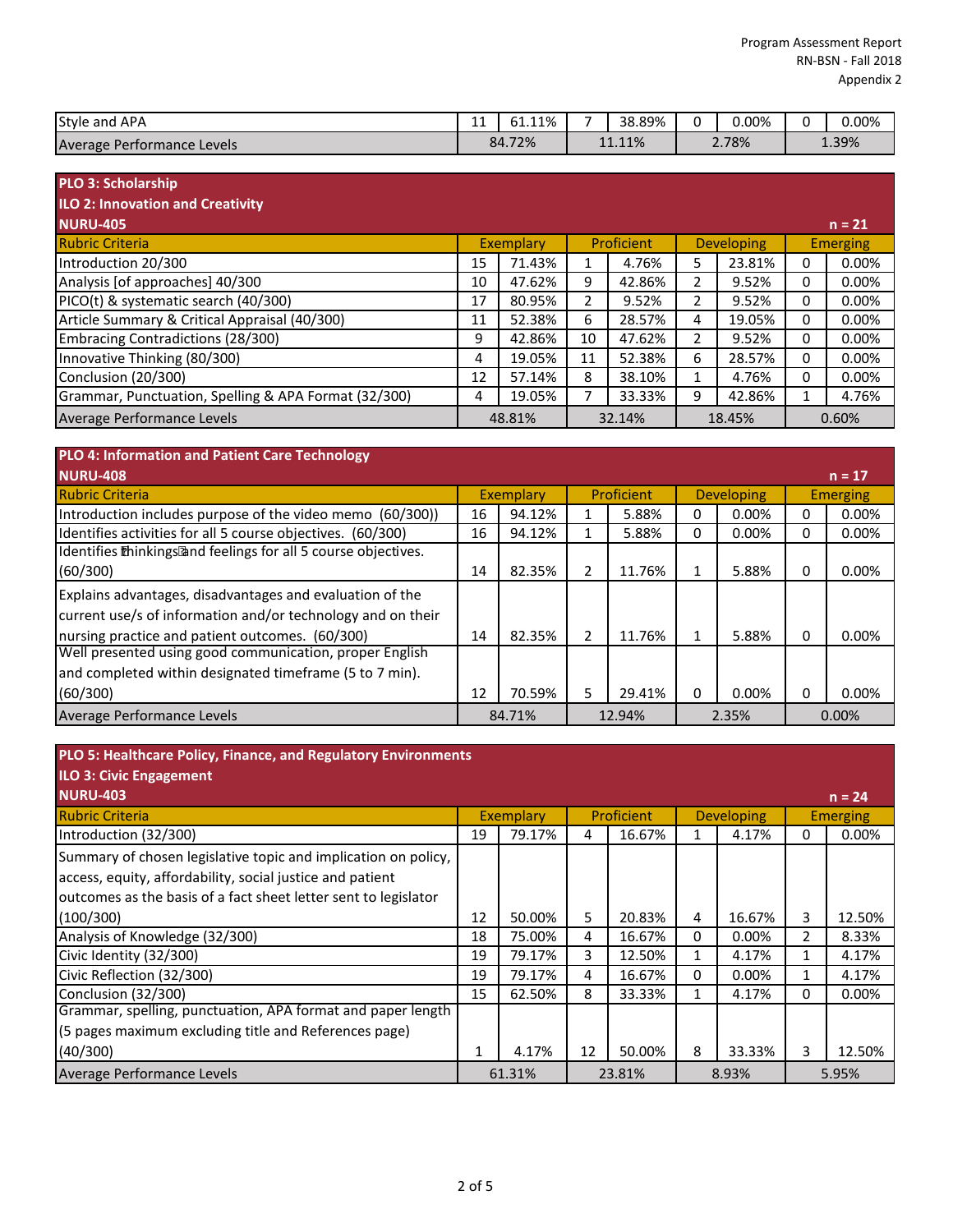| PLO 6: Interprofessional Communication and Collaboration |    |           |   |                   |   |                   |   |                 |
|----------------------------------------------------------|----|-----------|---|-------------------|---|-------------------|---|-----------------|
| <b>ILO 4: Global Cultures</b>                            |    |           |   |                   |   |                   |   |                 |
| <b>NURU-404</b>                                          |    |           |   |                   |   |                   |   | $n = 20$        |
| <b>Rubric Criteria</b>                                   |    | Exemplary |   | <b>Proficient</b> |   | <b>Developing</b> |   | <b>Emerging</b> |
| Engagement with CLOs                                     | 18 | 90.00%    | 0 | 0.00%             | 2 | 10.00%            | 0 | 0.00%           |
| Scholarship Used as EB                                   | 19 | 95.00%    |   | 5.00%             | 0 | 0.00%             | 0 | 0.00%           |
| Discussion Boards                                        | 19 | 95.00%    | 0 | 0.00%             | 0 | 0.00%             |   | 5.00%           |
| References                                               | 8  | 40.00%    |   | 35.00%            | 5 | 25.00%            | 0 | 0.00%           |
| Average Performance Levels                               |    | 80.00%    |   | 10.00%            |   | 8.75%             |   | 1.25%           |

| PLO 6: Interprofessional Communication and Collaboration    |    |           |   |            |   |                   |   |                 |
|-------------------------------------------------------------|----|-----------|---|------------|---|-------------------|---|-----------------|
| <b>ILO 4: Global Cultures</b>                               |    |           |   |            |   |                   |   |                 |
| <b>NURU-407 Rubric A (2017)</b>                             |    |           |   |            |   |                   |   | $n = 7$         |
| <b>Rubric Criteria</b>                                      |    | Exemplary |   | Proficient |   | <b>Developing</b> |   | <b>Emerging</b> |
| Introduction (24/300)                                       | 6  | 85.71%    | 1 | 14.29%     | 0 | 0.00%             | 0 | 0.00%           |
| Expanded summary of chosen idea (24/300)                    | 5. | 71.43%    | 2 | 28.57%     | 0 | 0.00%             | 0 | 0.00%           |
| Discussion: Global issue (24/300)                           | 5  | 71.43%    | 2 | 28.57%     | 0 | 0.00%             | 0 | 0.00%           |
| Discussion: Knowledge (24/300)                              | 5  | 71.43%    | 2 | 28.57%     | 0 | 0.00%             | 0 | 0.00%           |
| Discussion: Synthesis (32/300)                              | 4  | 57.14%    | 3 | 42.86%     | 0 | 0.00%             | 0 | 0.00%           |
| Discussion: Empathy (24/300)                                |    | 100.00%   | 0 | 0.00%      | 0 | 0.00%             | 0 | 0.00%           |
| Discussion: Attitude (24/300)                               | 7  | 100.00%   | 0 | 0.00%      | 0 | 0.00%             | 0 | 0.00%           |
| Conceptual Model (40/300)                                   | 4  | 57.14%    | 3 | 42.86%     | 0 | 0.00%             | 0 | 0.00%           |
| Personal Philosophy Statement (40/300)                      | 4  | 57.14%    | 3 | 42.86%     | 0 | 0.00%             | 0 | 0.00%           |
| Conclusion (20/300)                                         | 7  | 100.00%   | 0 | $0.00\%$   | 0 | 0.00%             | 0 | 0.00%           |
| Grammar, spelling, punctuation, APA format and paper length |    |           |   |            |   |                   |   |                 |
| (24/300)                                                    | 6  | 85.71%    | 1 | 14.29%     | 0 | 0.00%             | 0 | 0.00%           |
| Average Performance Levels                                  |    | 77.92%    |   | 22.08%     |   | 0.00%             |   | 0.00%           |

| PLO 6: Interprofessional Communication and Collaboration     |                                                     |         |              |                 |   |          |   |          |
|--------------------------------------------------------------|-----------------------------------------------------|---------|--------------|-----------------|---|----------|---|----------|
| <b>ILO 4: Global Cultures</b>                                |                                                     |         |              |                 |   |          |   |          |
| <b>NURU-407 Rubric B (2018)</b>                              |                                                     |         |              |                 |   |          |   | $n = 14$ |
| <b>Rubric Criteria</b>                                       | Proficient<br><b>Exemplary</b><br><b>Developing</b> |         |              | <b>Emerging</b> |   |          |   |          |
| Introduction (24/300)                                        | 13                                                  | 92.86%  | 1            | 7.14%           | 0 | $0.00\%$ | 0 | 0.00%    |
| Expanded summary of chosen experience, global issue, or idea |                                                     |         |              |                 |   |          |   |          |
| (24/300)                                                     | 14                                                  | 100.00% | 0            | 0.00%           | 0 | 0.00%    | 0 | 0.00%    |
| Discussion: How issue or idea relates to global issues or    |                                                     |         |              |                 |   |          |   |          |
| population health (24/300)                                   | 10                                                  | 71.43%  | 4            | 28.57%          | 0 | 0.00%    | 0 | 0.00%    |
| Spiritual and Cultural Assessment Models or Tools Nursing    |                                                     |         |              |                 |   |          |   |          |
| Conceptual Model (40/300)                                    | 9                                                   | 64.29%  | 5            | 35.71%          | 0 | 0.00%    | 0 | 0.00%    |
| Discussion: Knowledge (24/300)                               | 10                                                  | 71.43%  | 4            | 28.57%          | 0 | 0.00%    | 0 | 0.00%    |
| Discussion: Synthesis(32/300)                                | 10                                                  | 71.43%  | 4            | 28.57%          | 0 | 0.00%    | 0 | $0.00\%$ |
| Discussion: Empathy (24/300)                                 | 13                                                  | 92.86%  | $\mathbf{1}$ | 7.14%           | 0 | 0.00%    | 0 | 0.00%    |
| Discussion: Attitude (24/300)                                | 13                                                  | 92.86%  | 1            | 7.14%           | 0 | 0.00%    | 0 | 0.00%    |
| Personal Philosophy Statement (40/300)                       | 9                                                   | 64.29%  | 5            | 35.71%          | 0 | 0.00%    | 0 | 0.00%    |
| Conclusion (20/300)                                          | 12                                                  | 85.71%  | 2            | 14.29%          | 0 | 0.00%    | 0 | $0.00\%$ |
| Grammar, spelling, punctuation, APA format and paper length  |                                                     |         |              |                 |   |          |   |          |
| (24/300)                                                     | 7                                                   | 50.00%  | 7            | 50.00%          | 0 | 0.00%    | 0 | $0.00\%$ |
| Average Performance Levels                                   |                                                     | 77.92%  |              | 22.08%          |   | 0.00%    |   | 0.00%    |
|                                                              |                                                     |         |              |                 |   |          |   |          |

| <b>PLO 7: Clinical Prevention and Population Health</b> |           |            |                   |                 |
|---------------------------------------------------------|-----------|------------|-------------------|-----------------|
| <b>ILO 1: Applied Learning</b>                          |           |            |                   |                 |
| <b>NURU-409</b>                                         |           |            |                   | $n = 18$        |
| <b>Rubric Criteria</b>                                  | Exemplary | Proficient | <b>Developing</b> | <b>Emerging</b> |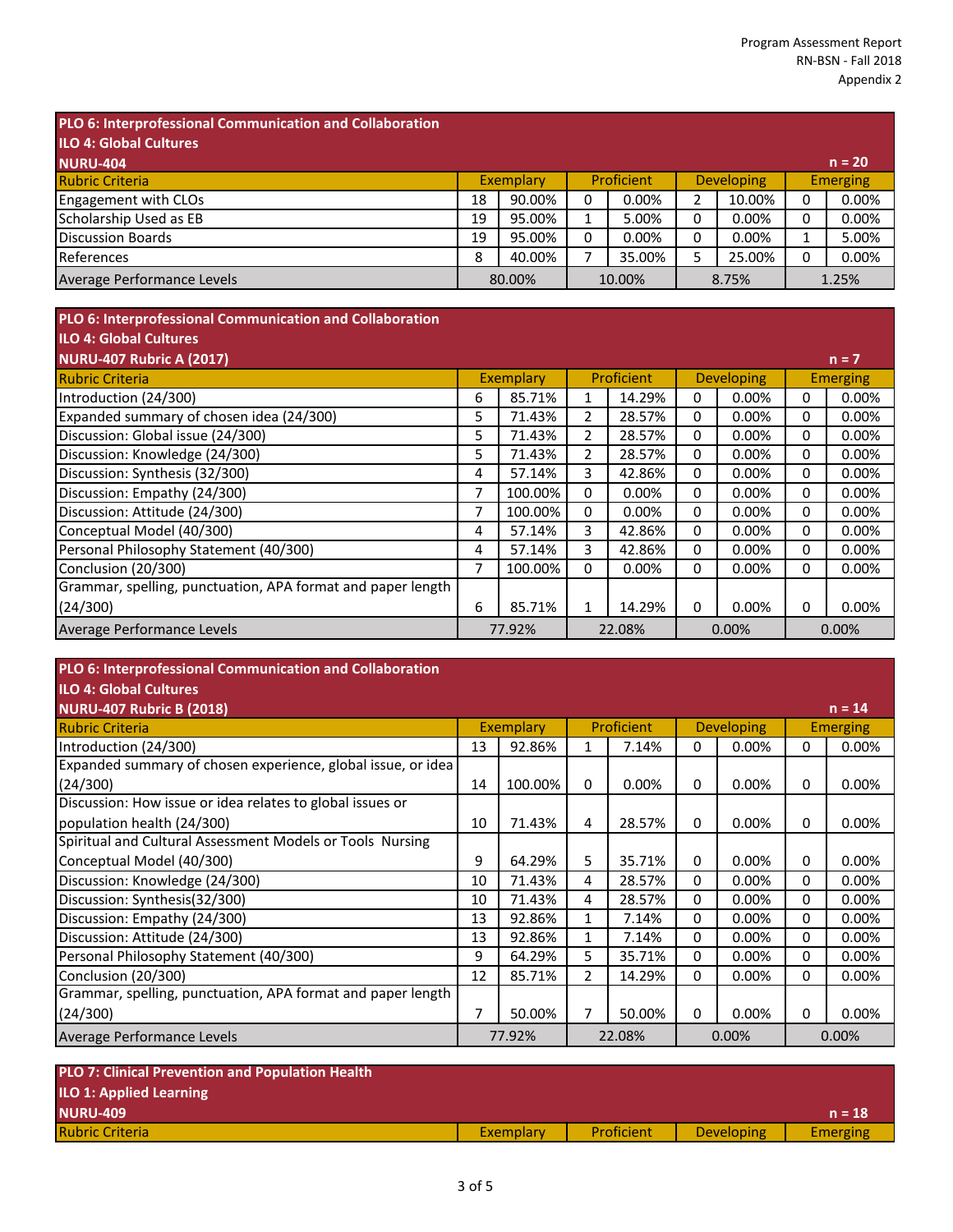| Introduction                            | 15     | 83.33%  |        | 16.67% |        | 0.00%    |       | 0.00%  |
|-----------------------------------------|--------|---------|--------|--------|--------|----------|-------|--------|
| WHO condition clearly identified        | 17     | 94.44%  |        | 5.56%  |        | $0.00\%$ |       | 0.00%  |
| Discussion of articles related to issue | 15     | 83.33%  |        | 16.67% |        | 0.00%    |       | 0.00%  |
| <b>PICO</b>                             | 9      | 50.00%  |        | 38.89% |        | 11.11%   |       | 0.00%  |
| Conclusion                              | 9      | 50.00%  |        | 11.11% |        | 38.89%   |       | 0.00%  |
| <b>APA Format</b>                       |        | 0.00%   | 10     | 55.56% |        | 27.78%   |       | 16.67% |
| Paper length                            | 18     | 100.00% |        | 0.00%  |        | 0.00%    |       | 0.00%  |
| Average Performance Levels              | 65.87% |         | 20.63% |        | 11.11% |          | 2.38% |        |

## **PLO 7: Clinical Prevention and Population Health**

| <b>ILO 1: Applied Learning</b>                |           |        |            |        |                   |          |                 |          |
|-----------------------------------------------|-----------|--------|------------|--------|-------------------|----------|-----------------|----------|
| <b>NURU-410</b>                               |           |        |            |        |                   |          |                 | $n = 17$ |
| <b>Rubric Criteria</b>                        | Exemplary |        | Proficient |        | <b>Developing</b> |          | <b>Emerging</b> |          |
| <b>Title Slide</b>                            | 16        | 94.12% |            | 5.88%  | 0                 | $0.00\%$ | 0               | $0.00\%$ |
| Introductory Slide                            | 16        | 94.12% | 0          | 0.00%  | 0                 | $0.00\%$ | 1               | 5.88%    |
| Objective 1                                   | 12        | 70.59% | 4          | 23.53% |                   | 5.88%    | 0               | 0.00%    |
| Objective 2                                   | 11        | 64.71% | 5          | 29.41% |                   | 5.88%    | 0               | 0.00%    |
| Objective 3                                   | 13        | 76.47% | 4          | 23.53% | 0                 | 0.00%    | 0               | 0.00%    |
| Objective 4                                   | 13        | 76.47% | 3          | 17.65% | ◢                 | 5.88%    | 0               | 0.00%    |
| Objective 5                                   | 14        | 82.35% | 3          | 17.65% | 0                 | $0.00\%$ | 0               | 0.00%    |
| Objective 6                                   | 10        | 58.82% | 6          | 35.29% |                   | 5.88%    | 0               | $0.00\%$ |
| Objective 7                                   | 12        | 70.59% | 3          | 17.65% | 2                 | 11.76%   | 0               | $0.00\%$ |
| Objective 8                                   | 9         | 52.94% | 5          | 29.41% | 2                 | 11.76%   |                 | 5.88%    |
| Grammar, Spelling, Punctuation and APA format | 10        | 58.82% | 5          | 29.41% | 2                 | 11.76%   | 0               | 0.00%    |
| Average Performance Levels                    | 72.73%    |        | 20.86%     |        | 5.35%             |          | 1.07%           |          |

## **PLO 8: Professionalism and Professional Values NURU-401 n = 22** Rubric Criteria Introduction 21 95.45% 1 4.55% 0 0.00% 0 0.00% Professional Attributes 18 81.82% 4 18.18% 0 0.00% 0 0.00% Theory or paradigm 17 | 17 | 17.27% | 4 | 18.18% | 1 | 4.55% | 0 | 0.00% Nursing philosophy 16 | 72.73% 4 | 18.18% 2 | 9.09% | 0 | 0.00% Importance of Nursing Philosophy 2012 17 17.27% 3 13.64% 1 4.55% 1 4.55% Ethical, cultural and non-verbal influences 19 86.36% 1 4.55% 2 9.09% 0 0.00% Importance of ethical, cultural and non-verbal influences 18 81.82% 1 4.55% 3 13.64% 0 0.00% Portrayal of professional image to others 19 19 86.36% 3 13.64% 0 0.00% 0 0.00% Importance of professional image to others 18 | 81.82% 0 0.00% 4 | 18.18% 0 0.00% Five professional commitments<br>
Importance of professional commitments<br>
19.09% 1 2 1 9.09% 1 2 1 9.09% Importance of professional commitments **14 163.64% 4 18.18% 2 9.09%** 2 9.09% Bridge and movement between ADN & BSN 16 72.73% 5 22.73% 1 4.55% 0 0.00% Conclusion 15 68.18% 6 27.27% 0 0.00% 1 4.55% Grammar, spelling, punctuation and in text APA Format. 5 22.73% 11 50.00% 5 22.73% 1 4.55% Average Performance Levels Exemplary Proficient Developing Emerging 75.65% 15.58% 7.14% 1.62%

| <b>PLO 8: Professionalism and Professional Values</b> |           |        |            |        |                   |          |                 |          |
|-------------------------------------------------------|-----------|--------|------------|--------|-------------------|----------|-----------------|----------|
| <b>NURU-406</b>                                       |           |        |            |        |                   |          |                 | $n = 17$ |
| <b>Rubric Criteria</b>                                | Exemplary |        | Proficient |        | <b>Developing</b> |          | <b>Emerging</b> |          |
| Introduction/Objective                                | 16        | 94.12% |            | 5.88%  |                   | 0.00%    |                 | 0.00%    |
| Scope/ Evidence                                       | 16        | 94.12% |            | 5.88%  | 0                 | $0.00\%$ |                 | 0.00%    |
| Analysis                                              | 15        | 88.24% |            | 11.76% |                   | $0.00\%$ |                 | 0.00%    |
| Conclusion                                            | 16        | 94.12% |            | 5.88%  | 0                 | $0.00\%$ |                 | 0.00%    |
| Writing Style, Formatting and Conventions             |           | 17.65% | 13         | 76.47% |                   | 5.88%    |                 | 0.00%    |